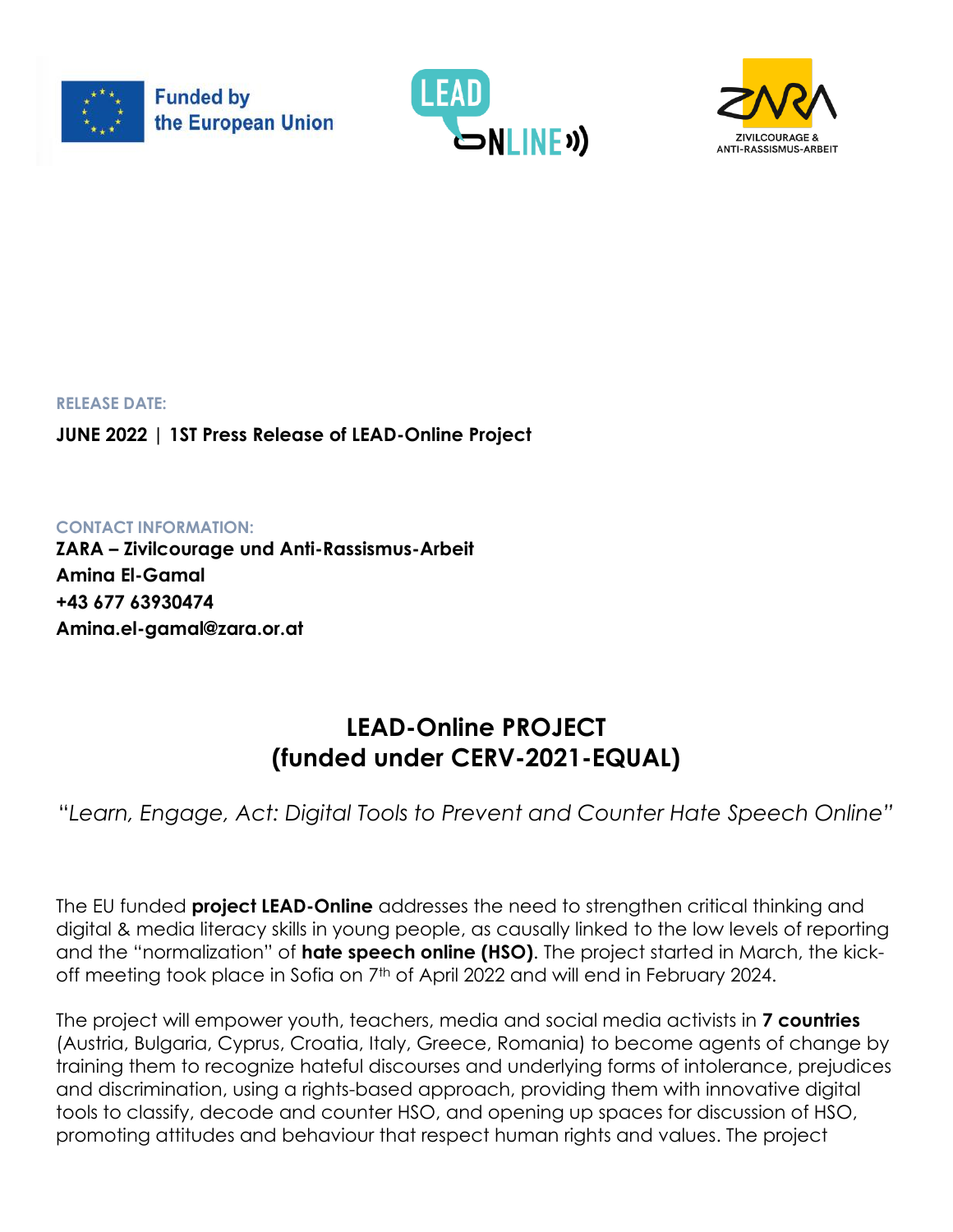includes **empirical research**, co-creation of **online tools**, **in-person** and **online training**, and **outreach activities**.

**Target groups** are young people aged 14-19, educators, journalists, social media activists, b/vloggers; civil society, Internet service providers. Through **online self-assessment tools** we will produce **hate speech ontologies**, which will be used to develop and test an interactive **online game, Hate Out!** with resources in 7 languages to identify and counter HSO.

Partners will run a series of events **(LEAD-Online Talks)** and an **online creative campaign** to reinforce the awareness of the chilling effects of hate speech in society.

### **Facts & figures:**

- **Over 4000 young people** and **educators** will participate in interactive learning formats on human rights-based activism against HSO.
- **Through Hate Out! over 3500 users** will learn to denounce hate messages in an online environment. Students, youth leaders, journalists, and educators will become cocreators of proactive narratives against HSO.
- **Over 1400 participants** in more than 20 public LEAD-Online Talks will gain new awareness of the wide implications of HSO and will get access to international networks and resources for countering hate speech.
- **More than 35,000 people** will be reached through online information.

#### **LEAD-Online Partners are:**

[ASSOTSIATSIA ZA RAZVITIE NA SOFIA |](https://www.sofia-da.eu/en/) Bulgaria [FORMA.AZIONE SRL](https://www.azione.com/) | Italy [UDRUGE CENTAR ZA MIR, NENASILJE I LJUDSKA PRAVA -](https://www.centar-za-mir.hr/en/) OSIJEK | Croatia [Asociatia Divers |](https://divers.org.ro/) Romania [FUTURE NEEDS MANAGEMENT CONSULTING LTD](https://futureneeds.eu/) | Cyprus [HELLENIC OPEN UNIVERSITY](https://www.eap.gr/) | Greece ZARA - [ZIVILCOURAGE UND ANTI-RASSISMUS ARBEIT](https://www.zara.or.at/en/) | Austria

**###**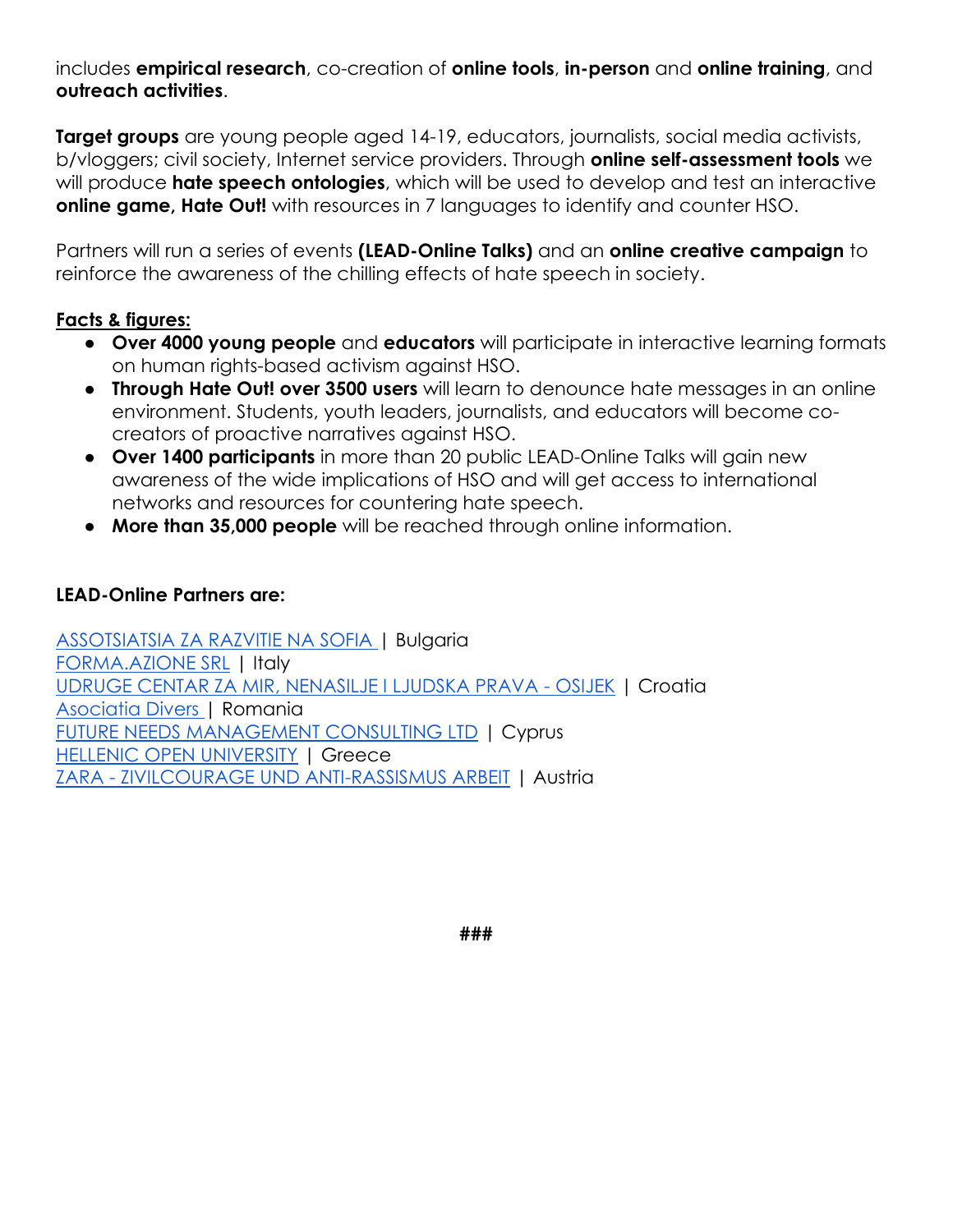## **DISCLAIMER**

"Funded by the European Union. Views and opinions expressed are however those of the author(s) only and do not necessarily reflect those of the European Union or [name of the granting authority]. Neither the European Union nor the granting authority can be held responsible for them."

# **Social Mediα**